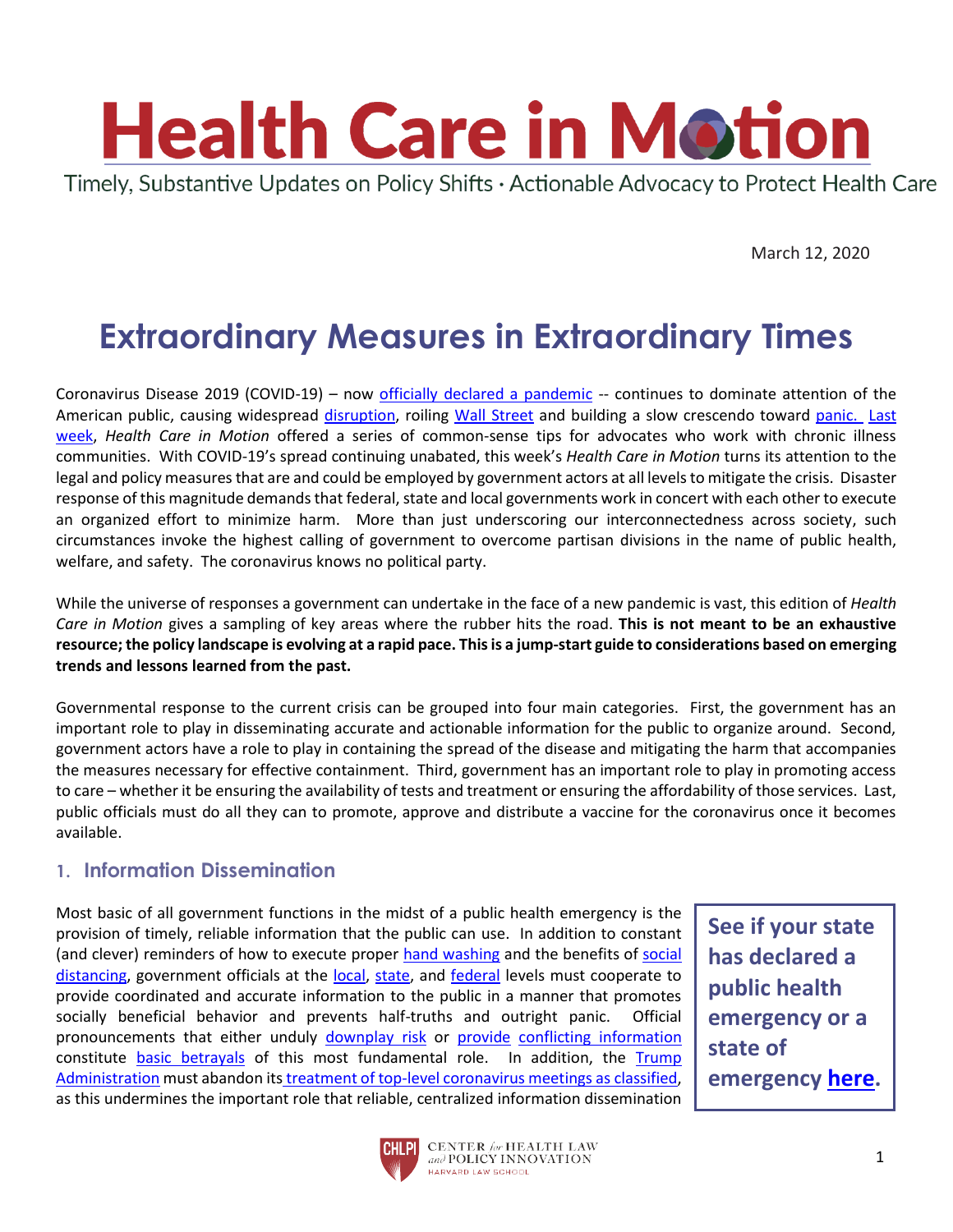plays in addressing a public health crisis. Never has it been more important for the information coming from government officials to convey a sense of leadership that we will navigate the crisis together.

## **2. Prevention**

The role of government in preventing the spread of an infectious disease is core to its public health responsibilities. In the face of the COVID-19 outbreak, federal, state, and local governments' prevention roles should be understood both as taking affirmative steps to contain the virus, as well as mitigating the harm associated with those measures.

## *A. Containment*

The most straightforward containment measures available to local, state, and federal governments involve direct control over their own institutions. Whether it is implementation of a [policy for hundreds of thousands of federal](https://www.washingtonpost.com/politics/trump-administration-now-wants-hundreds-of-thousands-of-federal-workers-to-be-ready-to-telework-to-limit-coronavirus-spread/2020/03/10/ea284a12-620b-11ea-b3fc-7841686c5c57_story.html)  [workers to telecommute](https://www.washingtonpost.com/politics/trump-administration-now-wants-hundreds-of-thousands-of-federal-workers-to-be-ready-to-telework-to-limit-coronavirus-spread/2020/03/10/ea284a12-620b-11ea-b3fc-7841686c5c57_story.html) rather than congregating in workplaces, the [cancellation of classes and transition to remote](https://www.10tv.com/article/ohio-state-canceling-person-classes-until-march-30-over-coronavirus-concerns-2020-mar)  [learning for a state university,](https://www.10tv.com/article/ohio-state-canceling-person-classes-until-march-30-over-coronavirus-concerns-2020-mar) or [excusing absences from public schools,](https://www.seattleschools.org/district/calendars/news/what_s_new/coronavirus_update) each level of government can dictate policy for institutions within their direct control and management. The risk is especially acute in public institutions – such as [prisons,](https://auburnpub.com/news/local/govt-and-politics/ny-prisons-will-screen-visitors-for-coronavirus/article_ca316c2a-4762-5e64-8474-0366ce1c413e.html) [behavioral health facilities,](https://www.thestate.com/news/politics-government/article241032111.html) or other large [public buildings](https://www.cpr.org/2020/03/10/state-lawmakers-ask-what-happens-at-the-capitol-if-coronavirus-spreads/) – where large groups of individuals are regularly in close proximity with each other

Beyond the institutions that are directly within public control, federal, state, and local authorities have an expansive role in regulating private behavior that will also be called into action. Limits on this category are difficult to imagine – [history shows](https://www.gilderlehrman.org/sites/default/files/content-images/06099p1_0.jpg) that legal systems can bend hard and fast rules in the face of emergency circumstances. A first step is the declaration of a public health emergency – [a power that exists at local, state,](https://www.ncbi.nlm.nih.gov/pmc/articles/PMC4151908/) and federal government levels, yet [remains largely untested.](https://www.ncbi.nlm.nih.gov/pmc/articles/PMC4151908/) More specifically, the most immediate examples include the permitting of public events – like the [cancellation of the St. Patrick's Day parade in South Boston](https://www.bostonherald.com/2020/03/09/south-boston-st-patricks-day-parade-canceled-over-coronavirus-concerns/); the regulation of private industries, like the State of Washington's decision [to limit the ability of private nursing homes to allow visitors;](https://www.governor.wa.gov/sites/default/files/proclamations/20-06%20Coronavirus%20%28tmp%29.pdf?utm_medium=email&utm_source=govdelivery) and control of public facilities by private entities, such as the [decision to prevent a private cruise ship from allowing its passengers to disembark in](https://www.usatoday.com/story/travel/cruises/2020/03/10/coronavirus-grand-princess-disembarking-california-updates-caribbean/5008565002/)  [California](https://www.usatoday.com/story/travel/cruises/2020/03/10/coronavirus-grand-princess-disembarking-california-updates-caribbean/5008565002/) until mandatory quarantine facilities are in place.

Even more sweeping measures are now on the horizon. At the local level, Santa Clara County, California has banned [mass gatherings](https://www.politico.com/newsletters/politico-pulse/2020/03/10/it-begins-california-county-bans-mass-gatherings-as-coronavirus-spreads-785971) of more than 1,000 people, with criminal penalties for non-compliance. New York State is now imposing a ["containment area"](https://www.npr.org/sections/health-shots/2020/03/10/814099444/new-york-creates-containment-area-around-cluster-in-new-rochelle) with a one mile radius around a synagogue in New Rochelle, New York where an outbreak has occurred. As significant as the real-life impact of such maneuvers are, the legal implications of the state's decision are even more groundbreaking. Referring to the current situation as "[uncharted te](https://www.youtube.com/watch?v=iJtISQ5GH_k)rritories," Governor Cuomo signed a new law last week both [appropriating \\$40 million in funding and granting broad new authorities.](https://www.governor.ny.gov/news/during-coronavirus-briefing-governor-cuomo-signs-40-million-emergency-management-authorization) Although the governor of New York already had the authority to suspend any state or local law for the purposes of dealing with an emergency or natural disaster, the new provision significantly broadens the definition of "disaster" to include not just past events but also imminent events, including "disease outbreak." Governor Cuomo indicated that the new authority supports his ability to order mandatory quarantines, hygiene protocols, and school closures. Although the New York Legislature passed the new law on a bipartisan basis, external reaction was not universally positive, with the New York Civil Liberties Union, among others, [questioning](https://www.nyclu.org/en/press-releases/nyclu-statement-emergency-powers-bill) why such broad executive powers were necessary. It remains vitally important to [balance public health and welfare against civil liberties](https://jamanetwork.com/journals/jama/fullarticle/2761556) when taking these steps.

These examples may just be a canary in the coal mine for other governments – from municipalities up to the federal government – to assert extraordinary powers in the name of preventing the spread of COVID-19. Federal law certainly contains a [number](https://www.law.cornell.edu/uscode/text/42/247d) [of](https://www.law.cornell.edu/uscode/text/42/5121) [provisions](https://www.govtrack.us/congress/bills/94/hr3884/text) that allow for broadened action in the face of emergency circumstances.

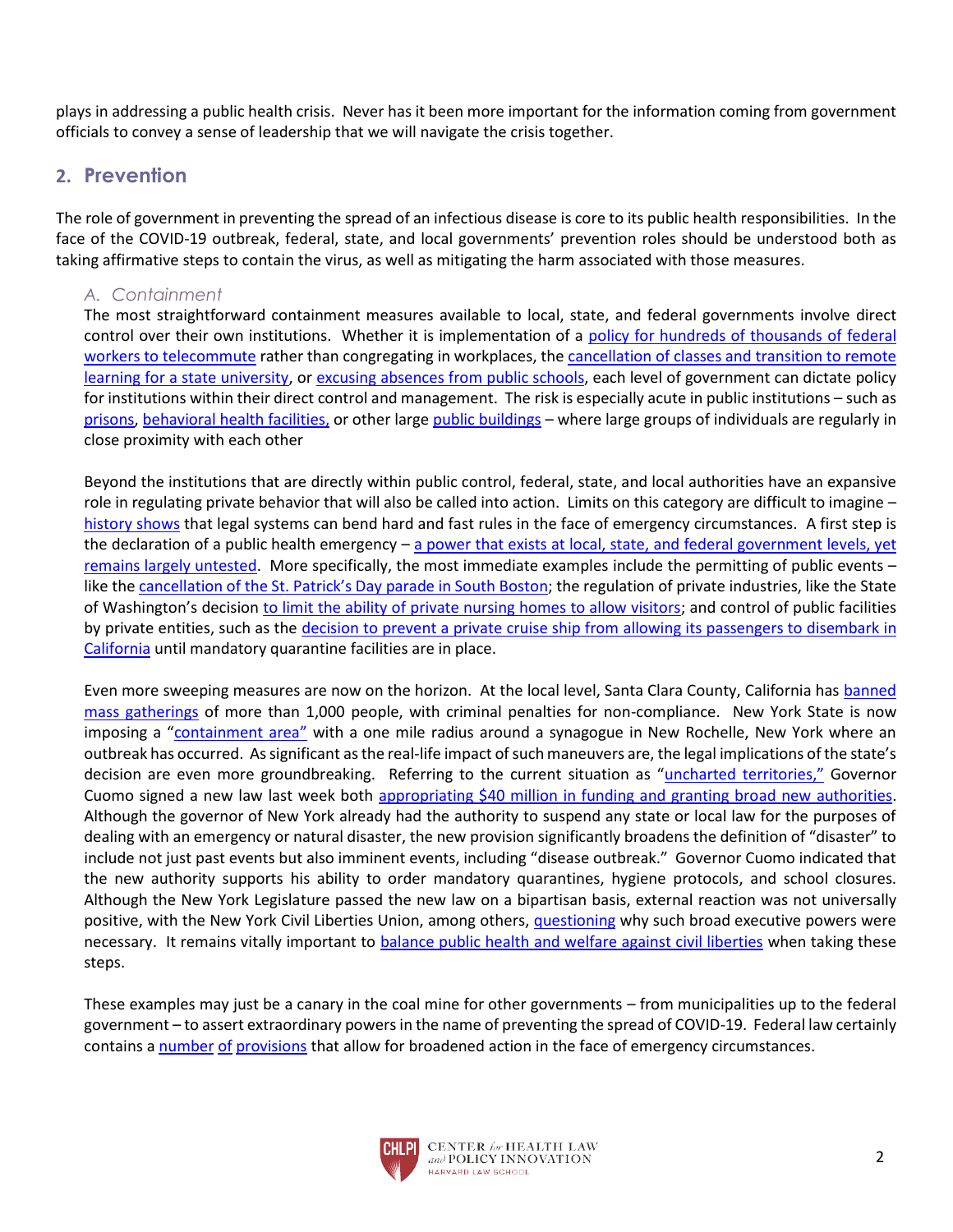#### *B. Harm Mitigation*

Just as important as the question of containment is asking how government can take steps to mitigate the harm occasioned by the response to COVID-19. While the shuttering of businesses may have the beneficial effect of limiting the spread of the virus, each decision is fraught – with officials having to weigh the benefit of preventing additional infections against the very real cost of such measures on people's lives. Officials deciding whether to close public schools, for example, must consider the impact on students living in poverty who [rely on their school](https://www.nytimes.com/2020/03/07/nyregion/nyc-schools-coronavirus.html) for nutritious meals, shelter, medical care and more. For every conference postponed, school shuttered, or shift canceled, the effects – [lost wages,](https://www.politico.com/news/2020/03/09/america-workers-outbreak-uncertainty-124191) [child care needed,](https://www.vox.com/2020/3/10/21171807/coronavirus-schools-closed-closing-covid-19-kids) and opportunities lost – must also be taken into account.

Government has a role to play here, and best practices should be replicated across the country. In San Jose, California, the Mayor imposed a [temporary ban on evictions](https://www.kron4.com/news/bay-area/moratorium-on-evictions-proposed-in-san-jose-due-to-coronavirus/) in order to protect vulnerable tenants who may be affected. Washington will now allow "workers to receive unemployment benefits and employers [to] get relief of benefit [charges if an employer needs to shut down operations temporarily](https://esd.wa.gov/newsroom/covid-19)" because of COVID-19. [Other states should follow](https://www.marketwatch.com/story/these-simple-changes-would-help-protect-the-economy-from-the-coronavirus-2020-03-02)  [suit.](https://www.marketwatch.com/story/these-simple-changes-would-help-protect-the-economy-from-the-coronavirus-2020-03-02) Following up on a proposal made last month in his State of the State Address, Governor Cuomo is now proposing [that paid sick leave](file:///C:/Users/rgreenwa/AppData/Local/Microsoft/Windows/INetCache/Content.Outlook/W8LK1NLQ/Governor%20Cuomo’s%20emergency%20powers%20act%20included%20amendments%20to%20the) be made available by all employers in the state, protecting employees who must miss work as a result of COVID-19. [A similar effort has stalled in Congress.](https://thehill.com/homenews/senate/487113-gop-chairman-blocks-quick-passage-of-paid-sick-leave-bill) Industry-specific bailouts can be targeted where beneficial effects are most likely to compound through the economy – [child care is a leading example.](https://twitter.com/ramskull/status/1237369390913523714?s=20) Targeted support to the childcare industry at all levels would not only support those workers, but also allow working parents to continue being productive in their own working lives. Rather than invest in a payroll tax cut that amounts to an [echo to nowhere,](https://www.theguardian.com/business/2020/mar/10/at-and-t-layoffs-jobs-slashed-trump-tax-cuts) government can take affirmative steps to reduce the harm that COVID-19 prevention measures have already begun to cause. The coming weeks and months [hold little promise](https://www.cnbc.com/2020/03/10/coronavirus-cases-could-reach-64000-in-washington-state-by-may-governor-says.html) of these effects abating on their own.

## **3. Access to Care**

Effective governance is central to access to health care in normal times, and it is certainly no less so in the face of this expanding threat. Access to care should be considered in two parts. First, what governmental resources can be brought to bear to ensure the *availability* of health care providers, services, and the materials necessary to perform them? Second, what governmental measures can be implemented to require third-party payor *coverage* of such care, and to limit the patient's *costs*?

#### *A. Availability*

Most health care in the United States is directly administered by private providers. Nevertheless, governmental actors play a pivotal role in making sure that health care services are made available to those who need it. The efficacy of the prevention measures discussed above will have downstream consequences for availability. If the [initial impact is both lessened in quantity and stretched out in time,](https://www.flattenthecurve.com/?fbclid=IwAR0m-erP6XMH_Rmx7kJC_laL0o0Pd_gRMRtQFg1q_cM0Xf9QWQf8hwUJ188) available resources will be preserved. This will not only facilitate the health care system's ability to deal with the current crisis, it will also maintain the capacity of providers to handle the normal volume of health care needs that of course does not stop just because of the COVID-19 outbreak.

How do governmental actors more directly ensure the availability of health care testing? At the federal level, a big part of the answer has to do with money. After significant wrangling last week, Congress passed an \$8.3 billion spending package that President Trump signed, directing significant sums across the system. [Appropriations](https://www.npr.org/sections/health-shots/2020/03/06/812964894/where-that-8-3-billion-in-u-s-coronavirus-funding-will-and-wont-go) included \$1.3 billion to the Department of Health & Human Services for treatment and supplies, as well as nearly \$1 billion to the Centers for Disease Control to be disbursed to state and local governments. Whether these funds address the [longstanding underinvestment in public health labs](https://www.cnbc.com/2020/03/10/coronavirus-testing-delays-caused-in-part-by-underfunding-cdc-director-says.html) remains to be seen. Similarly, a bill has been [introduced in Congress](https://rules.house.gov/sites/democrats.rules.house.gov/files/BILLS-116hr6201ih.pdf) that would enhance the federal share of Medicaid spending by 8%, in an effort to get more money to all states for the purpose of fighting the effects of the pandemic.

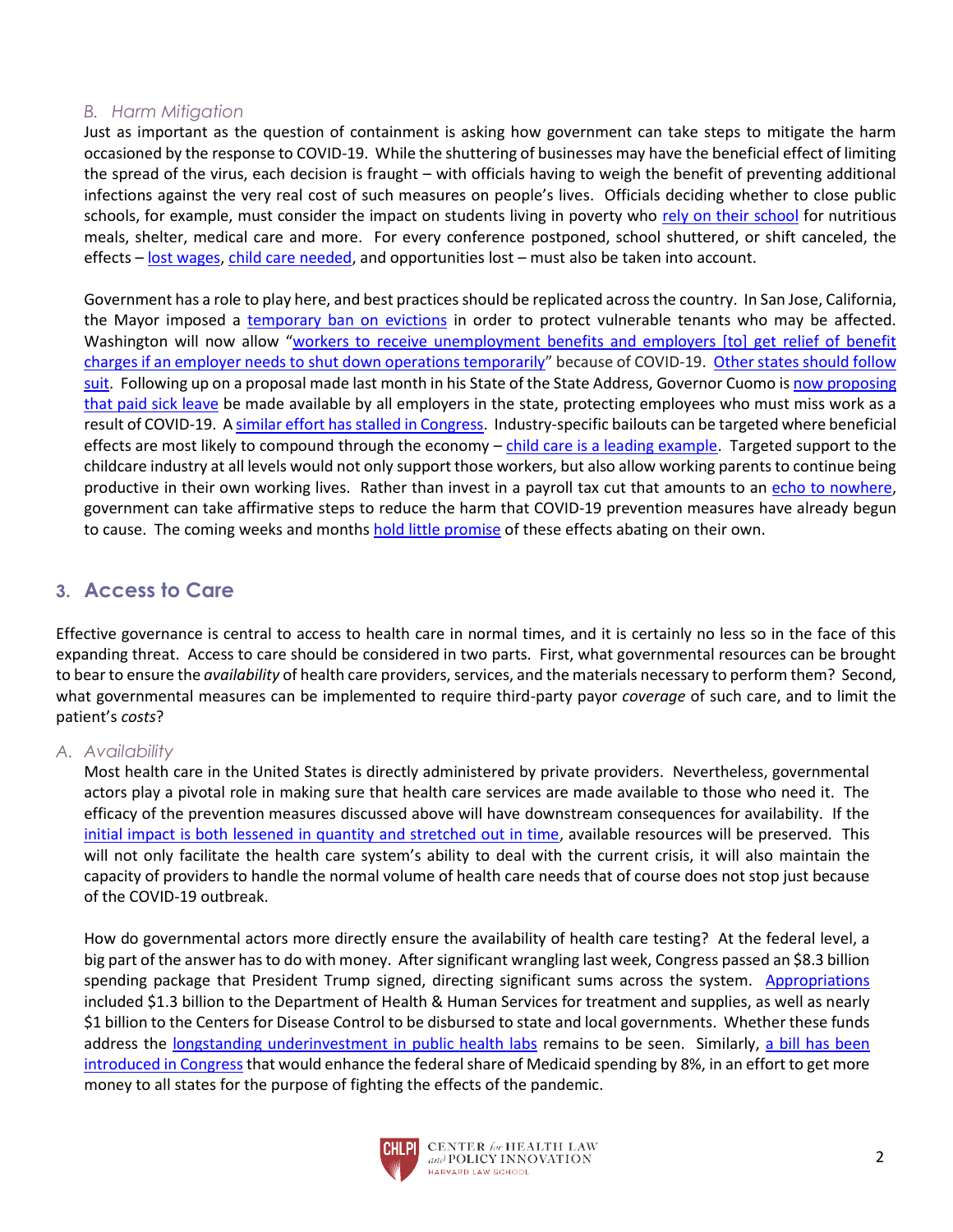As we still sit at a relatively early stage of the outbreak in the U.S., much of the focus has been on governmental [failure](https://www.theatlantic.com/health/archive/2020/03/how-many-americans-have-been-tested-coronavirus/607597/) of effective coronavirus testing. Last week, a localized outbreak at [a biomedical conference in Boston was](https://www.bostonglobe.com/2020/03/11/nation/how-biogen-leadership-conference-boston-spread-coronavirus/)  [significantly worsened](https://www.bostonglobe.com/2020/03/11/nation/how-biogen-leadership-conference-boston-spread-coronavirus/) because some sick individuals were turned away for testing from a local hospital on the basis that they did not meet official government criteria. The lack of availability of testing kits more generally across the country in these early days has shone a particularly bright light on the importance of coordinated governmental response. Despite the President's [proclamation that anyone who needs a test](https://www.nytimes.com/2020/03/06/health/testing-coronavirus.html) "gets a test", [New](https://int.nyt.com/data/documenthelper/6806-coronavirus-letter-de-blasio/227105ca718a5143a4b4/optimized/full.pdf#page=1)  [York City officials had to repeatedly reiterate the urgency and importance of federal authorities](https://int.nyt.com/data/documenthelper/6806-coronavirus-letter-de-blasio/227105ca718a5143a4b4/optimized/full.pdf#page=1) providing their laboratories with materials necessary for increased testing capacity. State official[s across the country](https://timesofsandiego.com/tech/2020/02/29/california-faces-shortage-of-coronavirus-test-kits-and-specialized-face-masks/) hav[e echoed](https://www.nbcchicago.com/news/local/pritzker-demands-federal-government-provide-leadership-urges-more-tests-in-illinois-as-coronavirus-cases-rise-in-illinois/2234510/)  [this frustration](https://www.nbcchicago.com/news/local/pritzker-demands-federal-government-provide-leadership-urges-more-tests-in-illinois-as-coronavirus-cases-rise-in-illinois/2234510/), with "[chaos](https://www.latimes.com/science/story/2020-03-06/chaos-at-hospitals-due-to-shortage-of-coronavirus-tests)" a predictable result. The shortage was only made worse by the initial rollout of testing kits that were [found to be flawed.](https://www.nytimes.com/2020/02/12/health/coronavirus-test-kits-cdc.html)

Other measures are available to governmental agencies seeking to promote the availability of health care services in the face of this crisis. Regulations concerning [provider networks](https://twitter.com/johngraves9/status/1237479100979113984?s=20) can be changed to widen the options available to patients seeking testing or treatment. Congress could pass the bipartisa[n Connect for Health Act,](https://www.cardin.senate.gov/imo/media/doc/CONNECT%20for%20Health%20Act%20of%202019%20FINAL.pdf) which as part of its [promotion of telehealth](https://www.modernhealthcare.com/opinion-editorial/congress-must-act-ensure-telehealth-can-be-used-combat-coronavirus) generally allows low-severity patients to remain at home and still access specialists efficiently, reserving brick and mortar facilities to those most in need. [Licensing requirements](https://www.cms.gov/Medicare/Provider-Enrollment-and-Certification/SurveyCertEmergPrep/Downloads/1135-Waivers-At-A-Glance.pdf) related to both health care professionals and facilities – can be temporarily relaxed or waived to increase the system's bandwidth. Government at all levels can take steps in this crisis to increase the availability of health care providers and services by using legal authority to both increase supply and appropriately manage demand.

#### *B. Coverage and Cost*

Convenient and affordable insurance coverage of COVID-19 testing and treatment is a goal that lends itself to universal support. The more individuals are encouraged to seek testing and treatment, the less harmful the spread and ultimate impact of the disease. Federal, state, and local governments each have their own role to play in the regulation of thirdparty payment that lies at the heart of questions of health care access. Because of the complex, fragmented nature of the American health care system, these authorities are sometimes specialized and sometimes overlapping. Promoting access to health care via the regulation of third-party payors (like Medicaid, Medicare, the Veterans Administration, employer-sponsored insurance and individual Marketplace plans, to name a few) does *not* lend itself to easy, one-size-fits-all solutions.

Nevertheless, there are significant tools available to governmental actors to support individuals seeking testing and treatment for COVID-19. Medicaid is the most important safety net program well positioned to facilitate meaningful government response. As a joint federal-state entitlement program with the promise of an open-ended funding mechanism, Medicaid holds the potential to be a powerful tool in blunting the effects of the pandemic in the U.S. As a legal matter, the Medicaid program is endowed with extraordinary flexibility to adapt to new circumstances. Indeed, [following the September 11 tragedy and Hurricane Katrina, among other examples,](https://www.macpac.gov/wp-content/uploads/2018/03/Medicaids-Role-in-Disasters-and-Public-Health-Emergencies.pdf) state and federal officials worked closely together to waive normal eligibility requirements and enroll affected populations in Medicaid coverage. In such circumstances, Medicaid programs can institute "presumptive eligibility" that shortens the application process, can utilize retroactive coverage, can extend coverage to persons and services not normally covered, can waive the requirement that a physician be licensed in a particular state, exempt providers from sanctions, and even waive normal requirements related to budget neutrality for new programs.

The federal government should do all that it can immediately to amplify the potential of Medicaid. As of March 10, the Centers for Medicare and Medicaid Services has done little more than [publish a simple fact sheet](https://www.cms.gov/files/document/03052020-medicaid-covid-19-fact-sheet.pdf) on COVID-19 restating existing coverage related to infectious disease. So much more is called for. There are bills pending in both the [U.S.](https://www.aging.senate.gov/imo/media/doc/DRMA%20One%20Pager%20and%20Section-by-Section.pdf) [Senate](https://www.govtrack.us/congress/bills/116/s1754/text) and the [House](https://www.congress.gov/bill/116th-congress/house-bill/3215?q=%7B%22search%22%3A%5B%22Medicaid+assistance+to+individuals+and+families+affected+by+a+disaster+or+emergency%2C+and+for+other+purposes.%22%5D%7D&s=1&r=1) that would make Medicaid even more flexible and supportive in times of disaster. [CMS](https://www.commonwealthfund.org/blog/2020/medicaid-and-coronavirus-putting-nations-largest-health-care-first-responder-work)  [should immediately publish sub-regulatory guidance](https://www.commonwealthfund.org/blog/2020/medicaid-and-coronavirus-putting-nations-largest-health-care-first-responder-work) promoting the use of the Medicaid program to the full extent of its flexibility and invite states to submit creative proposals to modify their programs to meet immediate needs. More

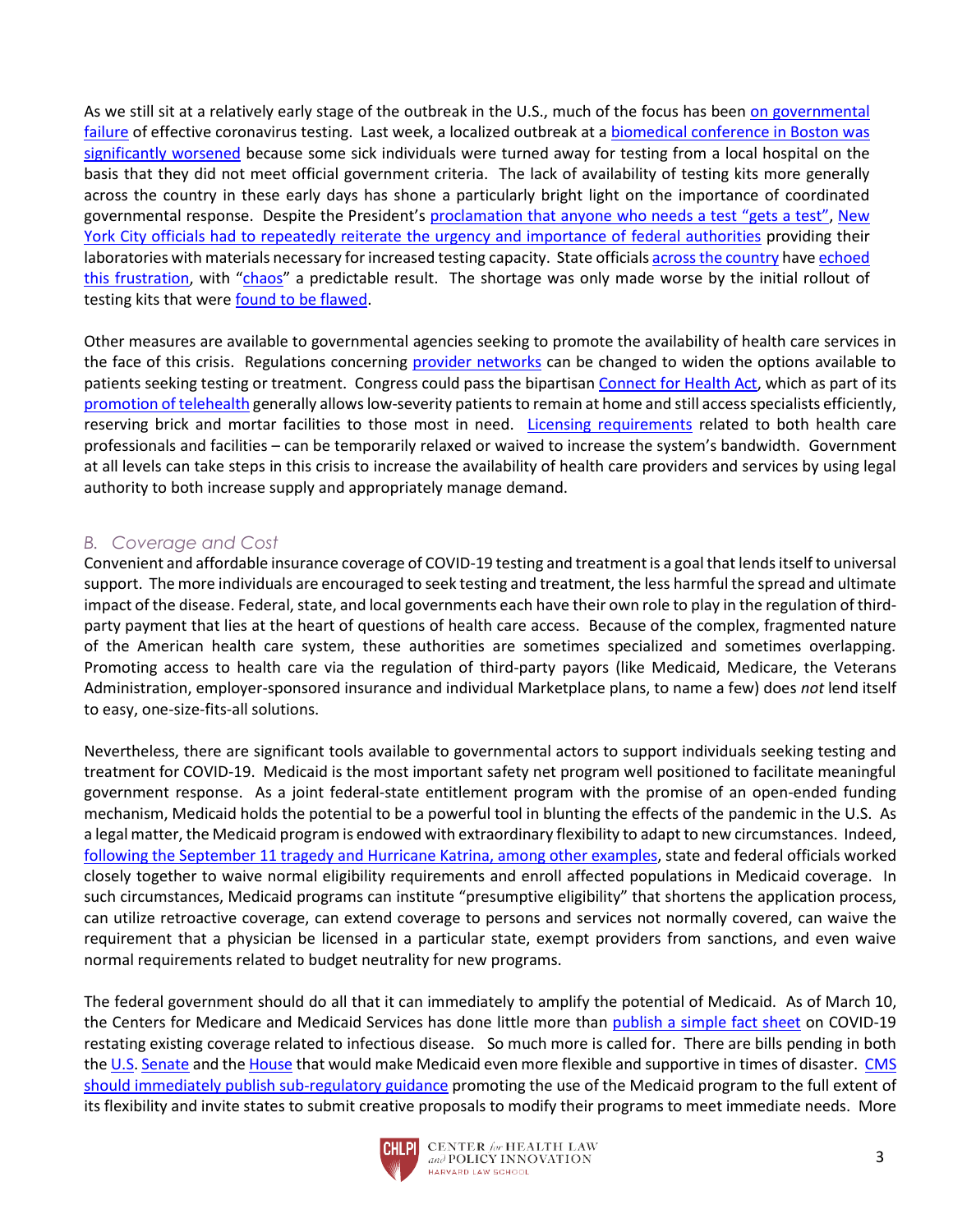immediately, states need the Trump Administration to declare a national emergency or disaster under the Stafford Act. Under Section 1135 of the Medicaid Act, such a declaration is necessary for state Medicaid programs to modify the program's normal requirements. Without it, the states that are hardest hit are [increasingly frustrated](https://talkingpointsmemo.com/muckraker/exclusive-why-washington-state-is-desperate-for-trump-to-declare-a-covid-19-emergency) that an available tool in their policy arsenal is being withheld.

Other measures are available to promote coverage and [limit costs](https://twitter.com/RepKatiePorter/status/1238147835859779584?s=20) associated with COVID-19 testing and treatment. This week, Vice President Pence convened a group of insurance executives at the White House, [extracting a promise](https://www.youtube.com/watch?v=I1C1taeQyes) that co-pays would be waived for coronavirus testing, and coverage would be extended for coronavirus treatment in some unspecified group of plans under their control. Where testing returns positive results, it [remains unclear what](https://www.athoshealth.com/insights/while-the-test-for-the-coronavirus-is-free-the-costs-for-treatment-and-the-hospital-trip-could-cost-you-thousands)  [the financial impact of COVID-19 treatment](https://www.athoshealth.com/insights/while-the-test-for-the-coronavirus-is-free-the-costs-for-treatment-and-the-hospital-trip-could-cost-you-thousands) will be, even where individuals have insurance coverage. It is worth noting that [whatever the specific ambiguity of these promises,](https://twitter.com/owermohle/status/1237922717699014658?s=20) the majority of Americans with health insurance are enrolled in employer-sponsored plans, and of those individuals, [over 60 percent](https://www.kff.org/report-section/2018-employer-health-benefits-survey-section-10-plan-funding/) are enrolled in so-called "self-funded" plans where the plan's contours are determined by the employer, rather than the insurance company that administers it. While some private companies' announcements include reference to "[employer-sponsored plans](https://www.prnewswire.com/news-releases/cigna-covers-cost-of-coronavirus-tests-for-customers-301018699.html)," the Vice-President's recitation of this promise should be [understood in that context.](https://theincidentaleconomist.com/wordpress/why-state-efforts-to-mandate-coronavirus-testing-will-fall-short/) The federal government has limited regulatory authority over some other types of plans as well, such a[s high-deductible health plans,](https://www.irs.gov/pub/irs-drop/n-20-15.pdf) and has taken steps in recent days to ensure coverage and cost-sharing limits related to COVID-19.

[Government officials](https://twitter.com/GovernorsOffice/status/1237116346833518593?s=20) have tried to limit cost-sharing and ensure coverage in other ways as well. As part of New York's COVID-19 response[, the Superintendent of Financial Services is in the process of issuing an emergency regulation](https://www.dfs.ny.gov/industry_guidance/circular_letters/cl2020_03) that will waive cost-sharing associated with COVID-19 testing, including the cost-sharing associated with the test itself as well as the visit in an in-network or emergency room setting. California Governor Gavin Newsom echoed this sentiment, indicating that the coronavirus tests should be considered an "[essential health benefit,](https://www.latimes.com/california/story/2020-03-05/california-demands-insurers-cover-cost-of-coronavirus-testing-and-screenings)" referring to the package of mandatory benefits that some private insurance plans must include. State insurance regulators have limited authority to dictate the content of private insurance plans, but these are certainly steps in the right direction.

It is furthermore imperative that we act swiftly to strengthen the safety net for uninsured individuals. Federal programs such as the **Emergency Prescription Assistance Program** and the **National Disaster Medical System Definitive** [Care Reimbursement Program](https://www.phe.gov/Preparedness/responders/ndms/definitive-care/Pages/default.aspx) are examples of federally-run initiatives that support the medical needs of uninsured individuals during a national disaster.

Finally, as we wrote in our previous *[Health Care in Motion,](https://www.chlpi.org/wp-content/uploads/2013/12/HCIM_3_5_20.pdf)* government has an important role to play in the context of promoting access to other health care services, beyond those related to COVID-19, in furtherance of emergency preparedness and harm reduction. For example, governments can require flexibilities such as a supplemental 30-day supply of prescription medications *before* individuals may be advised to stay home or are otherwise unable to access their medications. They can relax out-of-network restrictions to facilitate continuity of care for people forced to relocate because of the emergency. Federal regulators have numerous policy levers available to them to ensure that public payors, such as Medicare, are ensuring access to prescription drugs before an impending outbreak. This week, the Centers for Medicare and Medicaid Services (CMS) release[d guidance](https://www.cms.gov/files/document/hpms-memo-covid-information-plans.pdf) to Medicare Part D plans, stating that plan sponsors have the *option* at this time to relax their "refill-too-soon" limits "if circumstances are reasonably expected to result in a disruption in access to drugs." However, this guidance does not go as far as it ought to and is out of line with historical responses to emergency situations. For example, following Hurricane Harvey, CMS issued similar, but far more directive [guidance,](https://www.cms.gov/About-CMS/Agency-Information/Emergency/Downloads/Reminder-Pharmacy-Provider-Federal-Disaster.pdf) stating that part D plan sponsors were *expected* to lift their restrictions on early refills for the duration of the emergency declaration. As we noted previously, if the President declares a disaster or emergency, or the Secretary of Health and Human Service[s declares](https://www.phe.gov/emergency/news/healthactions/phe/Pages/2019-nCoV.aspx) a public health emergency, this should trigger the *requirement*  that Part D plans allow access to early refills. As COVID-19 has been declared a public health emergency by the Secretary effective January 27, 2020, CMS should act swiftly to require Part D plans to lift restrictions on early prescription refills.

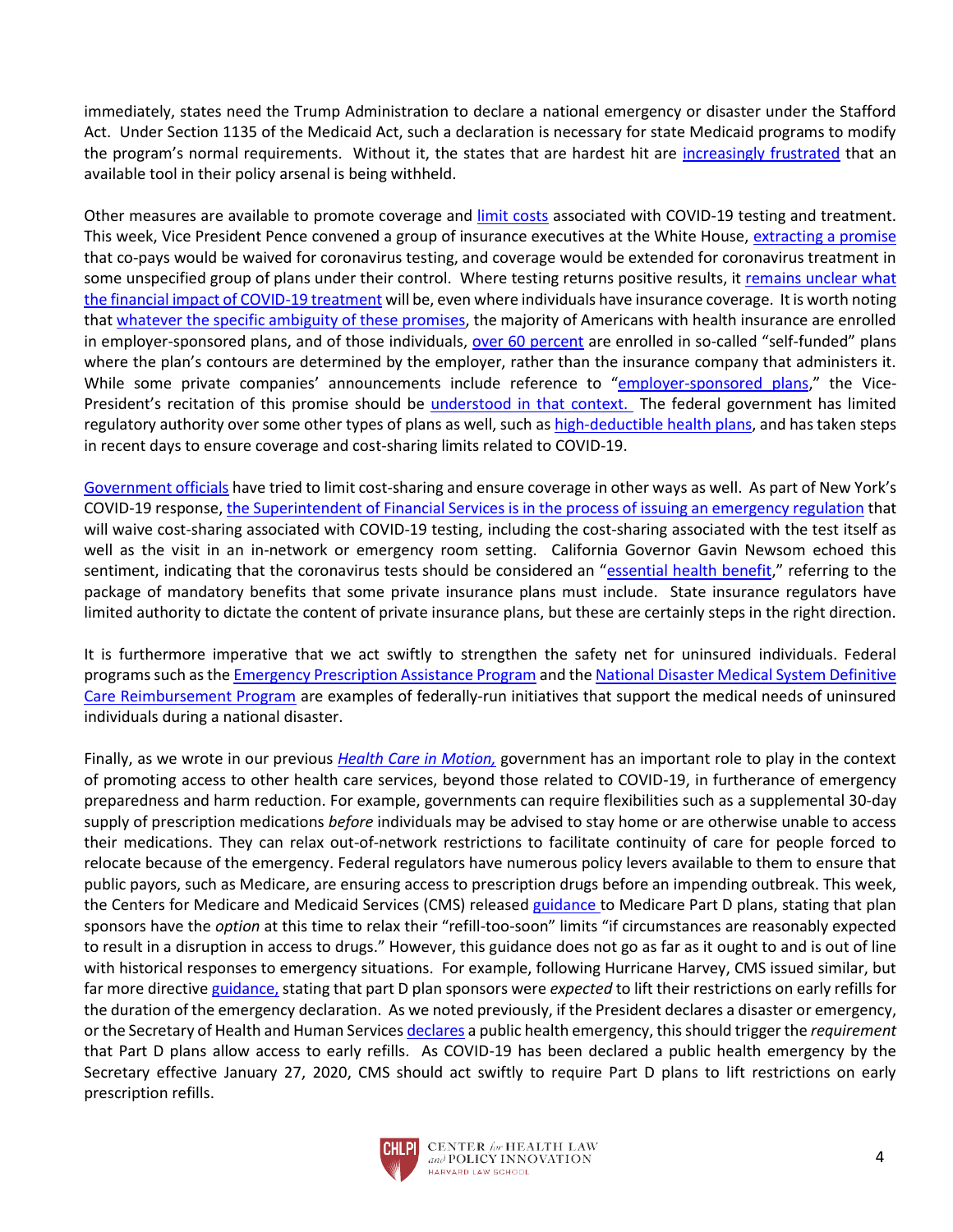Universal coverage remains a long-term goal for health care advocates, and the COVID-19 crisis [highlights just how](https://bangordailynews.com/2020/03/10/opinion/contributors/without-universal-health-care-coronavirus-puts-us-all-at-risk/)  [critical coverage is.](https://bangordailynews.com/2020/03/10/opinion/contributors/without-universal-health-care-coronavirus-puts-us-all-at-risk/) It is fair to say that the federal government has thus far failed to make the most of the coverage and cost-limiting tools available to it. In the meantime, there are immediate, concrete steps that advocates can take to ask government officials to make better use of existing tools and legal authority in the face of this crisis. We have distilled a list of recommended steps at the end of this *Health Care in Motion.*

## **4. Vaccine Development and Promotion**

It goes without saying that the federal government has a pivotal role to play in promoting the development of a coronavirus vaccine and distributing it once it is deemed safe and effective. Dr. [Anthony Fauci](https://www.niaid.nih.gov/about/anthony-s-fauci-md-bio) – Director of the National Institute of Allergy and Infectious Disease -- has [repeatedly made it known](https://www.youtube.com/watch?v=T62sIp1TR5o) that the widespread release of a vaccine could be 12-18 months away. Given President Trump's [increased](https://www.nytimes.com/2020/03/09/health/trump-vaccines.html) interest in vaccines, the Food and Drug Administration must do all it can to ensure that vaccine development is done as safely and effectively as it is done quickly.

## **Moving Recommendations into Action**

A competent and comprehensive response to a public health epidemic relies on a robust engagement by multiple levels of government. While it may seem as if you have no role to play apart from individual actions like hand washing and social distancing, advocates of access to care for people living with chronic illness and disabilities can and should demand a comprehensive response from their government representatives. Individuals with chronic conditions need access to health care services that are likely to be disrupted in the coming weeks, and thus will disproportionately bear the burden of systemic containment measures. Advocates for these communities should be sure to make federal, state, and local officials aware of the need to proactively protect these individuals with comprehensive policy responses.

While the universe of COVID-19 responses reaches far beyond health care into all areas of society, CHLPI is focusing its response on ensuring access to care for vulnerable individuals, including those with chronic health conditions. As we develop additional resources on the COVID-19 response, we will continue to make them available through *Health Care in Motion* and other platforms. **Coming editions will contain template letters directed at key government officials that should quickly undertake the actions described above**. Key asks will include:

CMS should immediately publish sub-regulatory [guidance](https://www.commonwealthfund.org/blog/2020/medicaid-and-coronavirus-putting-nations-largest-health-care-first-responder-work) promoting the use of the Medicaid program to the full extent of its flexibility and invite states to submit creative proposals to modify their programs to meet immediate needs

The Administration should declare a national emergency or disaster under the Stafford Act, thus authorizing states to submit waivers for [emergency flexibilities](https://www.cms.gov/About-CMS/Agency-Information/Emergency/Downloads/MedicareFFS-EmergencyQsAs1135Waiver.pdf) under Section 1135 of the Medicaid Act

Payors, both public and private, must be required to provide access to early prescription refills. In particular, CMS should act swiftly to require Part D plans to lift restrictions on early fills.

Federal programs that support the medical needs of uninsured individuals during a national disaster, such as the [Emergency Prescription Assistance Program](https://www.phe.gov/Preparedness/planning/epap/Pages/about-epap.aspx) and the [National Disaster Medical System Definitive Care Reimbursement](https://www.phe.gov/Preparedness/responders/ndms/definitive-care/Pages/default.aspx)  [Program,](https://www.phe.gov/Preparedness/responders/ndms/definitive-care/Pages/default.aspx) should be fully utilized.

Advocates should demand specific clarity from state and federal government officials and insurers as promises related to the financial impact of testing and treatment are offered. What, exactly, will be covered - the cost of the test, the cost of treatment, the visits associated with those services, consultation of specialists and other affiliated health care professionals? What cost-sharing, if any, will be associated with that coverage? Will normal network and prior authorization rules apply? What other barriers should patients expect if they seek out health care during this time? Congress must ensure robust appropriations to federal and state agencies to pay for treatment and supplies. While